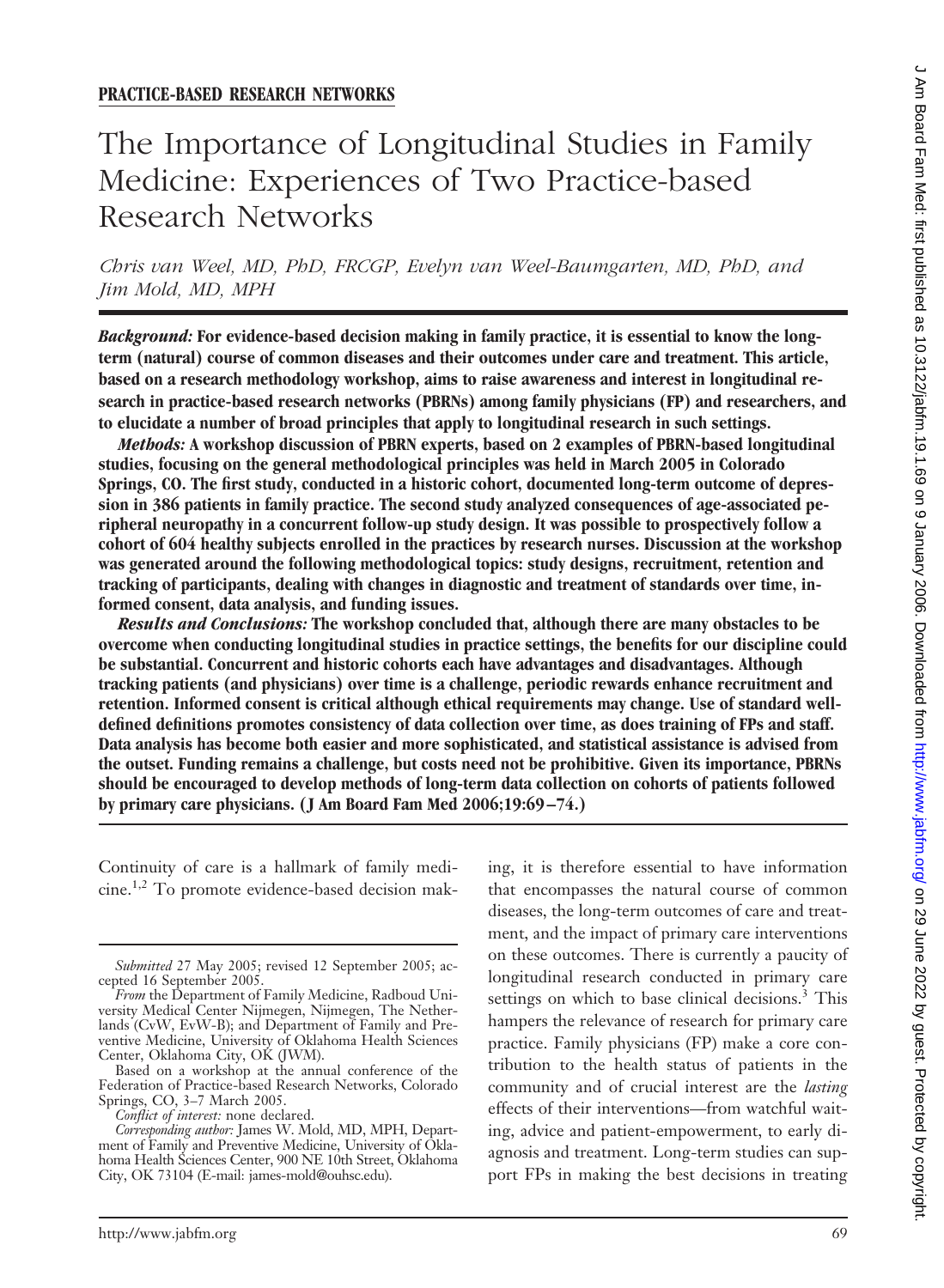their patients. Because primary care practice-based research networks (PBRNs) rely heavily on relationships between individual practices and their patients across time, they ought to provide ideal environments for longitudinal research.

However, awareness of the possibility and clinical relevance of longitudinal studies are not generally acknowledged—not even in family medicine.3 This article describes a workshop at which 2 examples of completed longitudinal studies were used to generate discussion about methodological issues related to conducting longitudinal studies in PBRNs. The primary objectives are to raise awareness and interest in longitudinal research in PBRNs among FPs and researchers, and to elucidate a number of broad principles that apply to longitudinal research in such settings.

## **Methods**

This article is based on a workshop of PBRN experts held at the 2005 Annual Convocation of Practice-Based Research Networks in Kansas City. First, it summarizes 2 PBRN-based longitudinal studies that served in the workshop as examples of success, with emphasis on methodology of longitudinal research, with references guiding readers interested in the details of these studies to the available publications. The examples were used as a springboard for discussing general methodological principles and challenges associated with conducting longitudinal studies in PBRNs.

The choice of the 2 examples was, by and large, for convenience: the workshop presenters had developed their personal experience in the context of these studies, and they were able to answer questions of workshop participants with reference to project-specific empirical information. Otherwise the choice of the 2 examples was nonsignificant.

## *Example 1: Long-Term Outcomes Associated with Depression in Family Practice*

*Background:* Depression is a common chronic condition, for which long-term treatment with antidepressive medication is often recommended to prevent recurrent episodes. This is based primarily on research from secondary care psychiatric settings.

*Objective:* To study the long-term outcome of depression in primary care settings.

*Design:* A nonconcurrent (historical or retrospective) cohort analysis was performed using all patients from the Nijmegen Family Medicine database3 with an episode of depression who could be followed-up for at least 10 years after their first episode.4 To validate the diagnosis of depression a cohort of patients from the research practices with a new or existing code of depression at the time of study (1997) underwent a standardized psychiatric interview (Composite International Diagnostic Interview, CIDI).

*Setting:* The Nijmegen academic PBRN, The Netherlands.<sup>5</sup> The PBRN records since 1971, which contained all new episodes of morbidity presented to the FP, including diagnoses made in secondary care after referral of the patient (Nijmegen Continuous Morbidity Recording). $3-5$ 

*Participants:* All patients with a family physician diagnosed episode of depression during the years 1971 to 1984 and in1997.

*Outcome measures:* Recurrence of depression after first episode, referrals, and suicide (attempts) were retrieved from the morbidity records. Quality of life was measured with the Rand-36, in a mailed questionnaire.

*Results:* There were 386 patients with a first recorded episode of depression between 1971 and 1984, who were considered for the study. Of this group, 107 had left the practice before the time of study in 1995 and 46 had died. Because of administrative errors 11 had to be excluded, leaving 222 with complete follow-up from their (first) depression episode for 10 years or longer. In this group, 60% did not have a recurrent episode, in 15%, a referral to psychiatric care took place and 9% were admitted to a psychiatric care unit. There were 10 suicide attempts (8 patients). There were 2 cases of suicide in  $6382 +$  observation years, which did not differ significantly from the 13 suicides in nondepressed patients in the database with 285,008 observation years.<sup>4</sup>

The validation psychiatric interview was conducted in 99 patients: all patients with an FPdiagnosed depression (45) in the year preceding the study in 1997 were invited for this study of whom 33 consented. For each case 2 sex-age and FP/ practice-matched controls were selected: one with chronic nervous-functional complaints and one without a mental health diagnosis.<sup>6</sup> It confirmed the specificity and sensitivity of the FP diagnosis: of the 33 cases with an FP diagnosis of depression 28 had had a depression confirmed according to the criteria of the Diagnostic and Statistical Manual of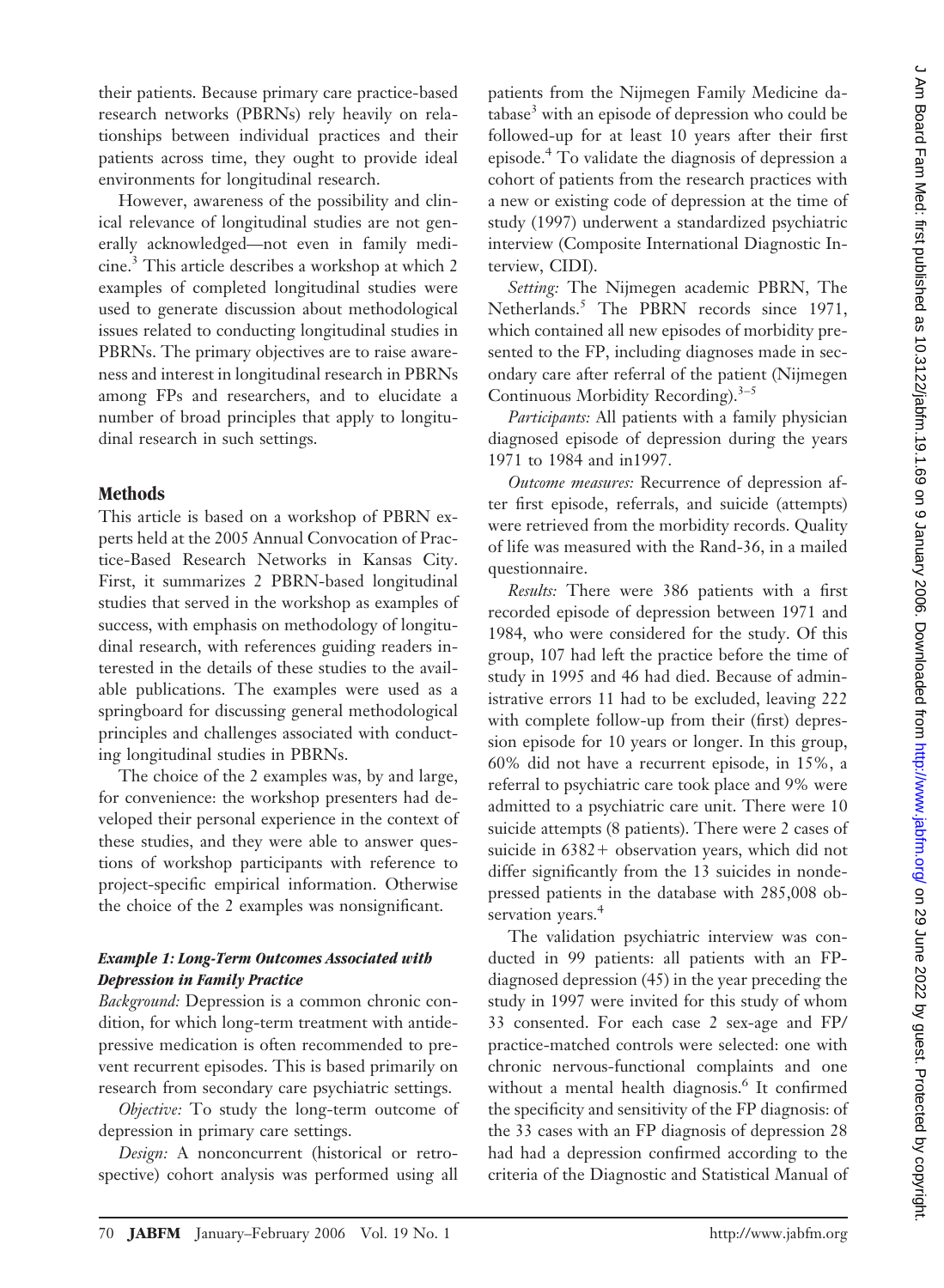mental disorders-4<sup>th</sup> edition (DSM-IV), 7 of the patients with chronic nervous-functional complaints, and none of those without an FP diagnosed mental health problem.<sup>6</sup> It also made clear that the history of depression had had a major impact on the patient's quality of life.<sup>7</sup>

*Conclusions:* Family physicians, in general, diagnose depression according to the DSM-IV criteria. Depression in family practice is restricted to a single episode in a majority of cases. Nevertheless, for a substantial minority, the impact is substantial and lasting. Suicides are relatively rare in this population of patients.

# *Example 2: Consequences of Age-Associated Peripheral Neuropathy; "Oklahoma Studies"*

*Background:* Age-associated peripheral neuropathy has been considered to be a normal finding of little importance to health. However, cross-sectional data have suggested that it may not be completely benign.<sup>8</sup>

*Objective:* To determine whether age-associated peripheral neuropathy (AAPN) is associated with adverse health events.

*Design:* Longitudinal study involving a cohort of patients 65 years of age and older drawn from the practices of primary care physicians in a PBRN in Oklahoma, and followed annually for up to 5 years. Patients with a history of diseases known to cause neuropathy were excluded. Survival analyses were performed to analyze the association between AAPN and events.

*Setting:* The Oklahoma Physicians Resource/ Research Network.

*Participants:* 604 subjects with no history of autoimmune disorders, B12 deficiency, diabetes, chronic hepatitis, chronic renal failure, Crohn disease, hereditary neuropathy, or sarcoidosis.

*Independent variables:* Peripheral neuropathy was defined as bilateral absence of one or more of the following: ankle reflex, sense of touch (feet), position sensation (great toe), and vibration sensation (ankle) as determined by physical examination.

*Outcome measures:* Death, first hospitalization, first emergency department (ED) visit, first fall, health-related quality of life (Quality of Well-Being-Self Administered and Health Utility Index-3), physical function (Medical Outcomes Study Short Form-36), bodily pain (Medical Outcomes Study Short Form-36), and self-rated health.

*Results:* After controlling for socio-demographic and disease-related variables, the presence of AAPN predicted time to first hospitalization  $(P =$ .03) and death  $(P = .0007)$ . It was not associated with time to first ED visit or time to first fall.

*Conclusions:* Age-associated peripheral neuropathy may be a significant predictor of subsequent mortality and morbidity although the reasons are not yet clear.

## **Results and Conclusions**

The 2 examples referred to in this paper illustrate the possibility of studying, in PBRN settings, patients over extended periods of time and in this way develop research evidence of clinical interventions directed at patients' long-term health status. Both studies were based on representative samples of primary care patients, and it is reasonable to assume their findings hold for other primary care patient populations. But where FP *performance* would become part of the study, the academic setting of the PBRN of the depression study would hamper generalization.<sup>3</sup> Within the context of these 2 examples, the following issues of longitudinal research were discussed by the approximately 20 PBRN researchers attending the workshop.

#### *Design Options*

Longitudinal studies can be either concurrent (enrolling and then following patients forward in time) as in the second example, or nonconcurrent (reaching back in time to find a cohort and then identifying outcomes as they subsequently occurred) as in the first example. This terminology is preferred to "prospective and retrospective cohort studies" to avoid confusing retrospective cohort studies with case-control studies, which are almost always retrospective.

The generally accepted theoretical advantages of a concurrent design are the opportunity for more specific and consistent data collection at the onset, and closer follow-up and tracking of outcomes as they occur. The advantage of nonconcurrent designs is the ability to more efficiently collect and analyze data collected over longer time frames.

#### *Recruitment and Retention of Subjects*

The most critical aspect of longitudinal research is the ability to track patients and their outcomes over extended periods of time. This is not a trivial mat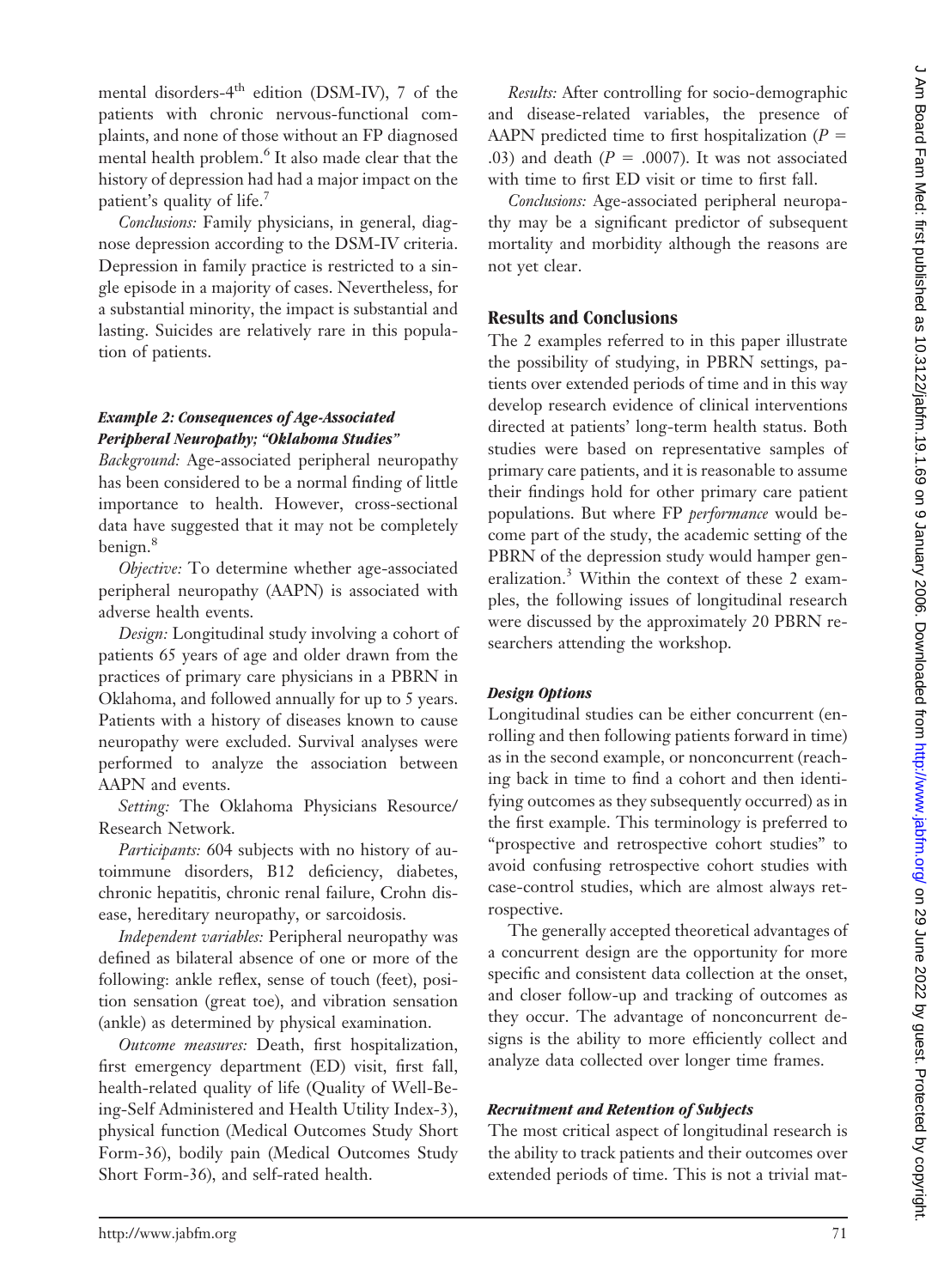ter. Several options available to PBRNs are; (1) to capitalize on the stability of some patient populations and their on-going listing with their personal FP, as in the first example; or (2) to assemble a cohort of patients willing to be followed over time, as in the second example.

Stable populations are, to some extent, the best *choice* when developing a longitudinal database. In fact, the Nijmegen database was originally designed, in 1967 to 1971, not specifically for research purposes, but, because of the standardization of data collection and the stability of the population, it has been possible to conduct a variety of longitudinal studies involving this population.<sup>3</sup> There is a possibility -or even likelihood -that cohorts that were initially established for a specific research question are to some degree biased by the enrolment process, and part of the methodology in building a longitudinal study on such a cohort is an explicit review of bias –and a critical review if its implications for the study.

Rural communities in the United States might be more stable, in general, than urban ones. Even in stable populations, however, people often move. In both PBRNs, efforts are made to keep track of patients who have left the practices, which enables follow-up beyond the period patients receive care through the practice. It is only realistic, though, to acknowledge that without the personal FP-patient relationship, participation in such follow-up is likely to be lower.

In the Oklahoma studies cohort, patients were recruited from lists derived from the billing systems of participating practices. Letters of invitation were then sent out by the physicians themselves, followed by a phone call from the study coordinator. Patients were excluded if they were living in a nursing home, had switched primary care physicians, or were too confused to give informed consent. Patients were re-enrolled each year, which, in retrospect, was a bad idea. Retention would likely have been better if they had been asked to make a 5-year commitment. Only 242 of the original 604 participants completed all 5 years of data collection.

However, although only patients are recruited to the study, both physicians and patients should be rewarded for continued involvement with feedback about study findings, acknowledgment of appreciation of their role in the study, coverage of study-related costs and, for physicians, ownership as (co)-researcher and (co)author when appropriate. In addition, every feasible piece of identifying information that can be ethically obtained from participants should be obtained at the time of enrolment. This should include, when possible, date of birth, race and ethnicity, social security number, driver's license number, employer (including address and phone number), spouse's employer (including address and phone number), and the name, address, and phone number of one or more people who will know the participant's whereabouts.

# *Dealing with Changing Practice Routines over Time*

Not only do patients and FPs change over time, but also the registration and recording of data in regular practice. During a period of the first study, the participating practices moved from pencil and paper recording of patient files, to computerization of practices. In electronic records the role of coding and classification for routine care is much more relevant than in the era of the "paper office." In the Dutch family practice, the College's guidelines for care have been integrated into the patients' files, through the International Classification of Primary Care (ICPC) coding.

In addition, definitions of diseases may change (the DSM-IV, for example, was introduced in the 1990-s, in the middle of the observation period of the first study example), and new tests and technology will be introduced, which directly influences the care patients receive. Essential in longitudinal research, though, is that data continue to mean the same thing over time, as much as possible. For that reason there is a need to substantiate the value of data recorded in the past (eg, diagnoses in the depression study). This may be second-best to prospective research-specific recording but it makes it possible to address the question of data drift from an empirical basis over time in an open and explicit way.

To enhance the consistency of data, a number of measures can be taken at the time of data collection:

- Use of standardized criteria and definitions and the training of FPs and their staff in their application.
- Continued use over time of the same methodology. In the Nijmegen PBRN the morbidity classification that was used in 1971, is still used today, to guarantee comparability.
- When definitions change, or new criteria are applied, the essential difference and its date of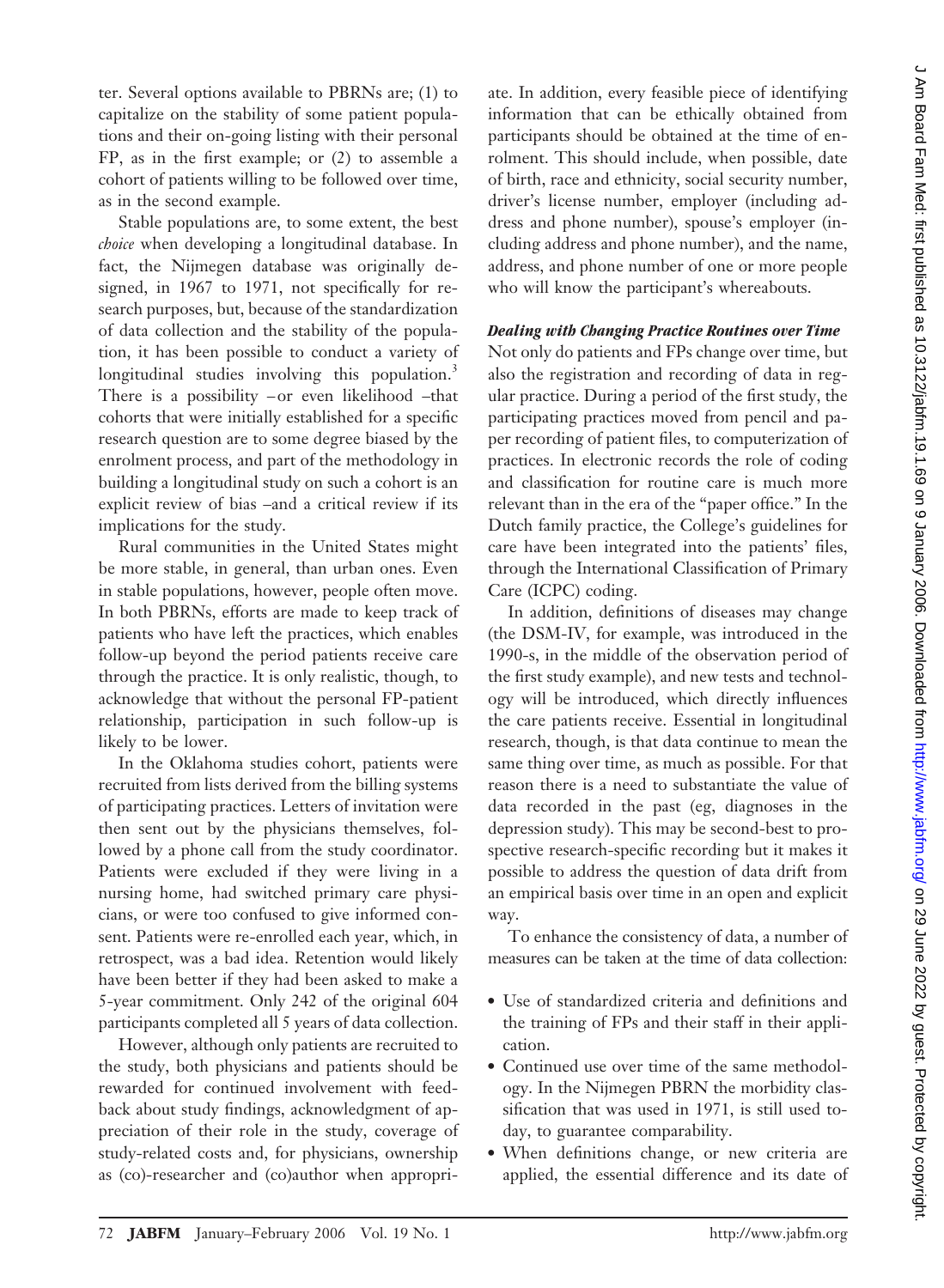introduction should be recorded. This at least makes it possible to explain the (in)comparability of data over time.

• When an important outcome is death, information can often be obtained or verified using existing death registries even when participants are lost to follow-up.

#### *Informed Consent*

Longitudinal research asks for the ongoing commitment of patients and this raises an ethical question of informed consent. Participants should generally be consented for the expected duration of the study. However, the concept of informed consent is dynamic, and changes over time. This can interfere with longitudinal studies, as it is unclear whether new concepts should be applied for future data collection or also backwards to information already gathered.

The most striking example here is the Nijmegen database that started collecting patients' data at a time in the 1970s, when informed consent was not detailed, at all, in biomedical research. Although informed consent was introduced to all patients on the practice list nearly 20 years ago, a substantial number of data were collected before that time. In the Oklahoma study, participants were re-consented each year. This may have improved recruitment whereas, perhaps appropriately, increasing the subsequent drop-out rate.

Participants in the workshop had a variety of opinions about what such a consent process might need to include. For example, in Olmstead County, Minnesota, involvement in longitudinal studies has become a standard expectation and a source of community pride. Patients sign a generic consent form when they enroll with a physician in the county, and very few refuse.

#### *Data Analysis*

Although excellent methods now exist for analyzing longitudinal data, these analyses are almost always complex enough to require the assistance of a biostatistician. In general, the outcomes of greatest interest in longitudinal analyses are either events (eg, death, hospitalization) or measures of quality of life (eg, functional status, pain). Survival analysis techniques apply equally well to any event (eg, first hospitalization, first emergency department visit) that may occur at some point in the future. A time variable is included so that subjects are only

counted during the time they were in the study and at risk for the event.

Mixed regression models may be used to analyze data when the outcome variable is continuous (eg, quality of life). In this case, all measurements available on each subject can be taken into account, giving somewhat more weight to the results from persons with more measurements. Analysis of more than 2 identical measurements in patients over time warrants "repeated measurements" techniques about which entire books have been written. $9-12$ When participants have been drawn from more than one practice and/or when more than one clinician is involved in each practice, hierarchical modeling techniques may be required. $13-16$  Issues involving management of missing data can also be challenging yet important.

### *Funding Longitudinal Research*

Funding has been one of the biggest challenges for primary care researchers. Longitudinal studies are generally more difficult to fund than short-term projects. Fortunately, studies don't have to be prohibitively expensive, and these expenses can often be distributed over long periods of time. Obligatory costs include initial recruitment and enrolment of patients, training of data collectors, tracking, follow-up, and retention of participants, and data management and analysis. Some of these activities can be considered investments and can be covered by academic departments.

The first project required no external funding at all until the data analysis phase. It did, of course, require some small amounts of clinician time over many years to capture and record the necessary data. The data now support the training of primary care researchers. Applications for funding are then project-specific. The Oklahoma project was funded by a local foundation affiliated with an academic medical center. The foundation believed that an investment in the establishment of the cohort would lead to subsequent funding for specific projects. However, some bridge funding was required from the academic department once the initial funding ran out. Analyses of the data have resulted so far in one funded grant, over a dozen publications, and a great deal of pilot data, "spinoff" projects, and, as in the Dutch experience, a treasure trove for students and fellows.

Because of the potential importance of this kind of research, state and local governments and private